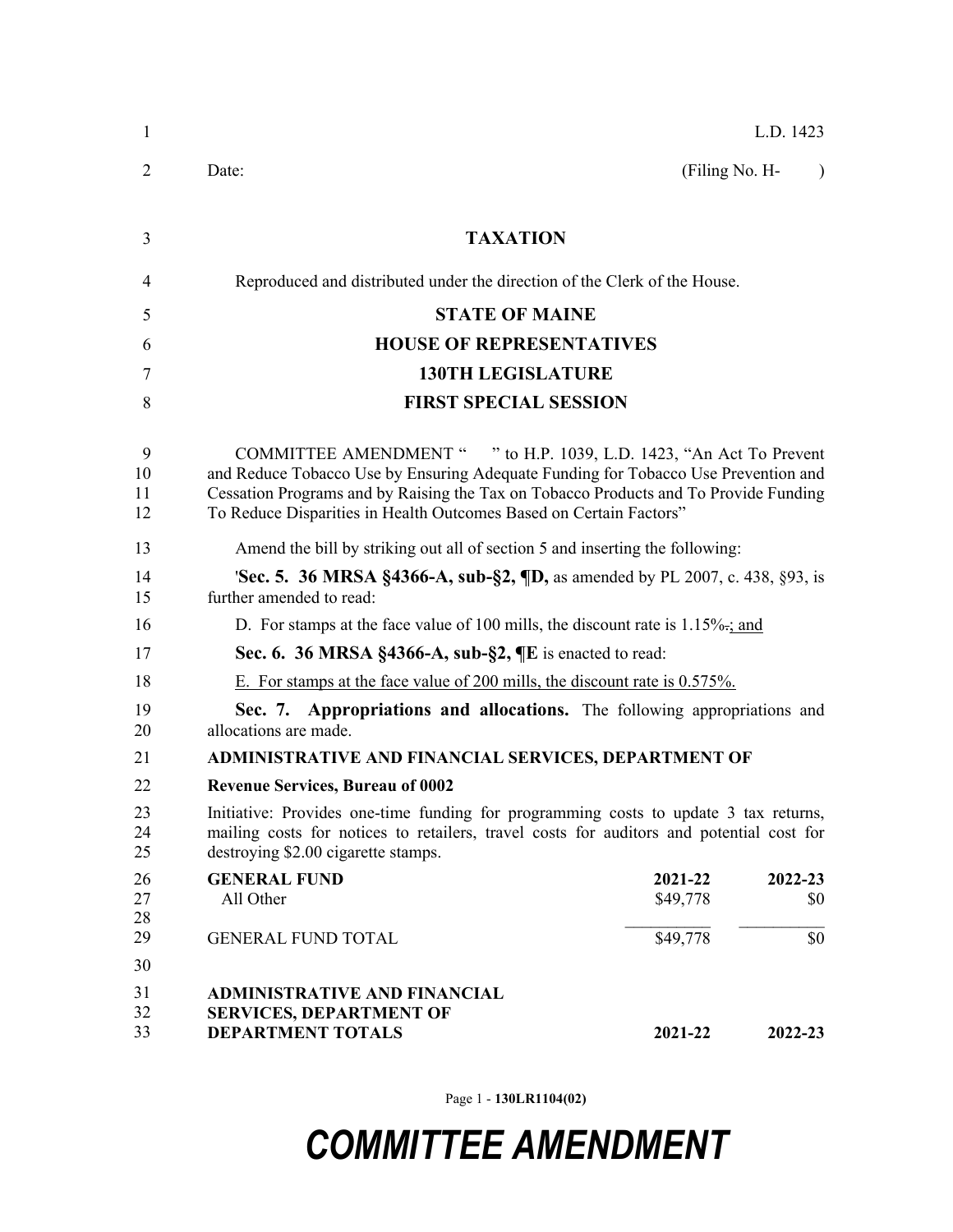| 1<br>$\overline{2}$ | <b>GENERAL FUND</b>                                                                                                                                                                                                                                                                                                                                   | \$49,778                | \$0                     |  |
|---------------------|-------------------------------------------------------------------------------------------------------------------------------------------------------------------------------------------------------------------------------------------------------------------------------------------------------------------------------------------------------|-------------------------|-------------------------|--|
| 3<br>4              | <b>DEPARTMENT TOTAL - ALL FUNDS</b>                                                                                                                                                                                                                                                                                                                   | \$49,778                | \$0                     |  |
| 5                   | HEALTH AND HUMAN SERVICES, DEPARTMENT OF                                                                                                                                                                                                                                                                                                              |                         |                         |  |
| 6                   | <b>Maine Center for Disease Control and Prevention 0143</b>                                                                                                                                                                                                                                                                                           |                         |                         |  |
| 7<br>8<br>9<br>10   | Initiative: Appropriates funds for the 2022-2023 biennium only in order to allow the Maine<br>Center for Disease Control and Prevention to research, identify and reduce health<br>disparities in health care outcomes based on race, ethnicity, sexual orientation, gender<br>identification, income, educational attainment or geographic location. |                         |                         |  |
| 11<br>12<br>13      | <b>GENERAL FUND</b><br>All Other                                                                                                                                                                                                                                                                                                                      | 2021-22<br>\$10,000,000 | 2022-23<br>\$10,000,000 |  |
| 14                  | <b>GENERAL FUND TOTAL</b>                                                                                                                                                                                                                                                                                                                             | \$10,000,000            | \$10,000,000            |  |
| 15                  | <b>Maine Center for Disease Control and Prevention 0143</b>                                                                                                                                                                                                                                                                                           |                         |                         |  |
| 16<br>17<br>18      | Initiative: Appropriates funds for tobacco use prevention and cessation to attain, for the<br>2022-2023 biennium, the amount recommended for the State by the United States<br>Department of Health and Human Services, Centers for Disease Control and Prevention.                                                                                   |                         |                         |  |
| 19<br>20<br>21      | <b>GENERAL FUND</b><br>All Other                                                                                                                                                                                                                                                                                                                      | 2021-22<br>\$7,000,000  | 2022-23<br>\$7,000,000  |  |
| 22                  | <b>GENERAL FUND TOTAL</b>                                                                                                                                                                                                                                                                                                                             | \$7,000,000             | \$7,000,000             |  |
| 23                  |                                                                                                                                                                                                                                                                                                                                                       |                         |                         |  |
| 24<br>25            | HEALTH AND HUMAN SERVICES,<br><b>DEPARTMENT OF</b>                                                                                                                                                                                                                                                                                                    |                         |                         |  |
| 26<br>27            | <b>DEPARTMENT TOTALS</b>                                                                                                                                                                                                                                                                                                                              | 2021-22                 | 2022-23                 |  |
| 28<br>29            | <b>GENERAL FUND</b>                                                                                                                                                                                                                                                                                                                                   | \$17,000,000            | \$17,000,000            |  |
| 30                  | <b>DEPARTMENT TOTAL - ALL FUNDS</b>                                                                                                                                                                                                                                                                                                                   | \$17,000,000            | \$17,000,000            |  |
| 31                  |                                                                                                                                                                                                                                                                                                                                                       |                         |                         |  |
| 32<br>33            | <b>SECTION TOTALS</b>                                                                                                                                                                                                                                                                                                                                 | 2021-22                 | 2022-23                 |  |
| 34<br>35            | <b>GENERAL FUND</b>                                                                                                                                                                                                                                                                                                                                   | \$17,049,778            | \$17,000,000            |  |
| 36                  | <b>SECTION TOTAL - ALL FUNDS</b>                                                                                                                                                                                                                                                                                                                      | \$17,049,778            | \$17,000,000            |  |
| 37                  |                                                                                                                                                                                                                                                                                                                                                       |                         |                         |  |
| 38<br>39            | Amend the bill by relettering or renumbering any nonconsecutive Part letter or section<br>number to read consecutively.                                                                                                                                                                                                                               |                         |                         |  |

Page 2 - **130LR1104(02)**

## *COMMITTEE AMENDMENT*